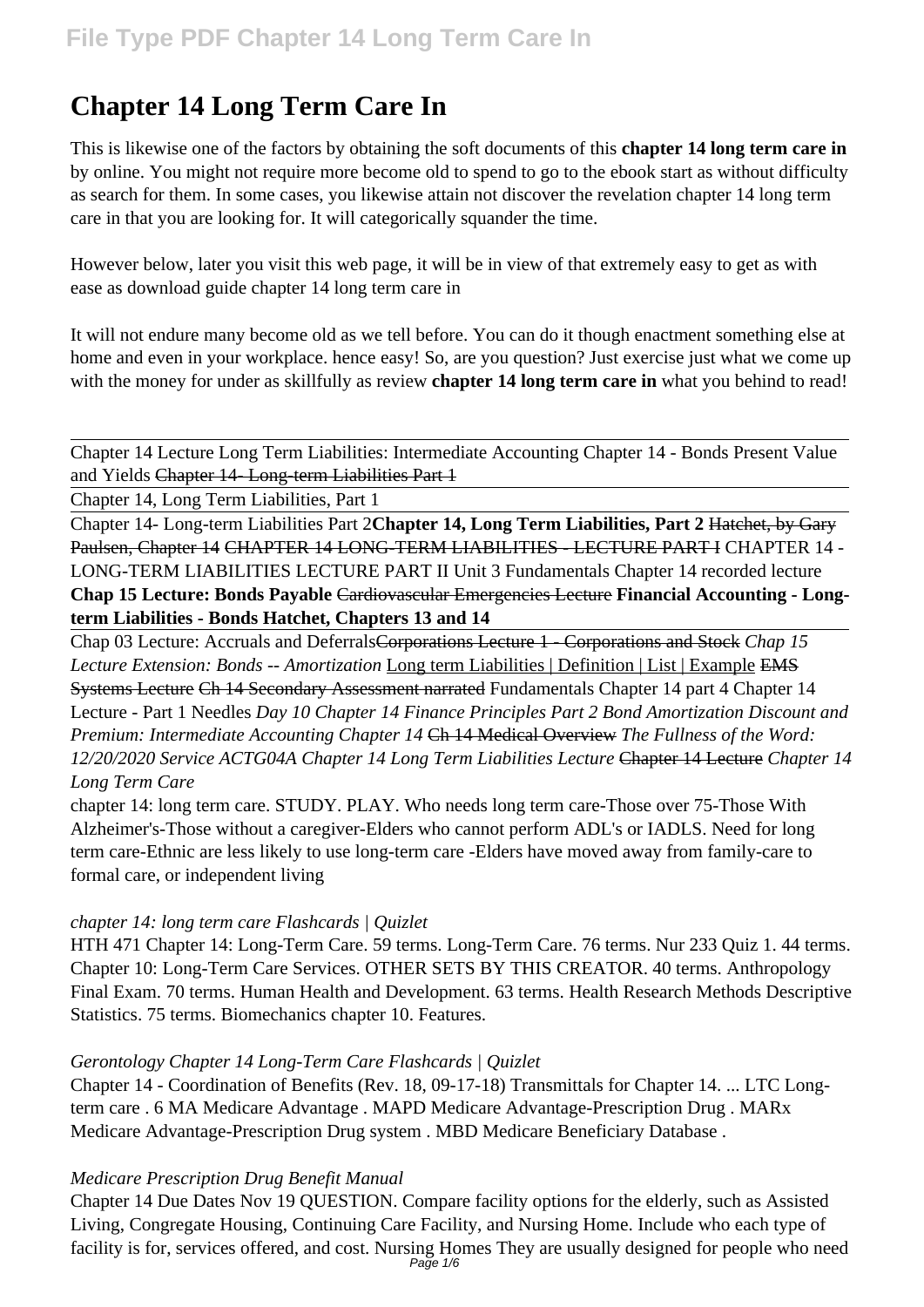#### 24-hour supervision and care.

#### *Long Term Care.Chapter.edited.docx - Chapter 14 Due Dates ...*

In This Chapter & mldr; • You will be provided with • Characteristics of public versus private sources of financing long-term care services • An understanding of the role of LTC insurance as a source of payment for care services • An understanding of the process of assessment of an individual to determine his or her need for long-term care services • The links between quality and reimbursement for long-term care services • The differences in approaches to financing long-term care ...

#### *ltc chapter 14 - Dimensions of Long-Term Care Chapter 14 ...*

A long-term care insurance policy provision that permits reinstatement of lapsed policy if the reason for the lapse is than the policy owner has a cognitive impairment and that the reason for the missed premium payment was cognitive impairment, as defined in the policy. Usual, Customary, and Reasonable (UCR) Charge.

#### *CHAPTER 14 Flashcards | Quizlet*

Chapter 14: Assessing. STUDY. Flashcards. Learn. Write. Spell. Test. PLAY. Match. Gravity. Created by. jessicawalden2. Key Concepts: Terms in this set (59) After conducting the initial assessment of a new resident of a long-term care facility, the nurse is preparing to terminate the interview. Which question is the most appropriate conclusion ...

#### *Chapter 14: Assessing Flashcards | Quizlet*

long-term-care facility. The housing option where elderly people who need help with ADLs but do not need full-time care is called: ... Chapter 14 - The Physical Challenges of Old Age 50 Terms. sarah-ekritzer. PSY 350 ch 14 41 Terms. Reserm. Ch. 14 - Vocab 25 Terms. sarah\_corson4.

#### *CFD chapter 14 Flashcards | Quizlet*

Long-term Care Long-term care is medical treatment and services directed by a licensed practitioner of the healing arts toward maintenance, improvement, or protection of health or lessening of illness, disability or pain which have been received, or are expected to be received, for longer than 30 consecutive days.

#### *CHAPTER M14 LONG-TERM CARE - dmas.virginia.gov*

Aging and Long-Term Support Administration Long-Term Care Manual ... Chapter 14: LEGAL SERVICES: 02/2020: Chapter 15: Communicating with Individuals with LEP & SD: 11/2019: Chapter 15b: Communicating with Individuals with LEP & SD Guidance for ALTSA and DDA Staff: 07/2020: Chapter 16:

#### *Aging and Long-Term Support Administration Long-Term Care ...*

Long-Term Care chapter 14 long term care Terms in this set (50) Who needs long term care. -Those over 75. -Those With Alzheimer's. -Those without a caregiver. -Elders who cannot perform ADL's or IADLS. Need for long term care. -Ethnic are less likely to use long-term care. -Elders have moved away from family-care to formal care, or independent living.

#### *Chapter 14 Long Term Care In | calendar.pridesource*

chapter 14: long term care. STUDY. PLAY. Who needs long term care-Those over 75-Those With Alzheimer's-Those without a caregiver-Elders who cannot perform ADL's or IADLS. Need for long term care-Ethnic are less likely to use long-term care -Elders have moved away from family-care to formal care, or independent living chapter 14: long term care Flashcards | Quizlet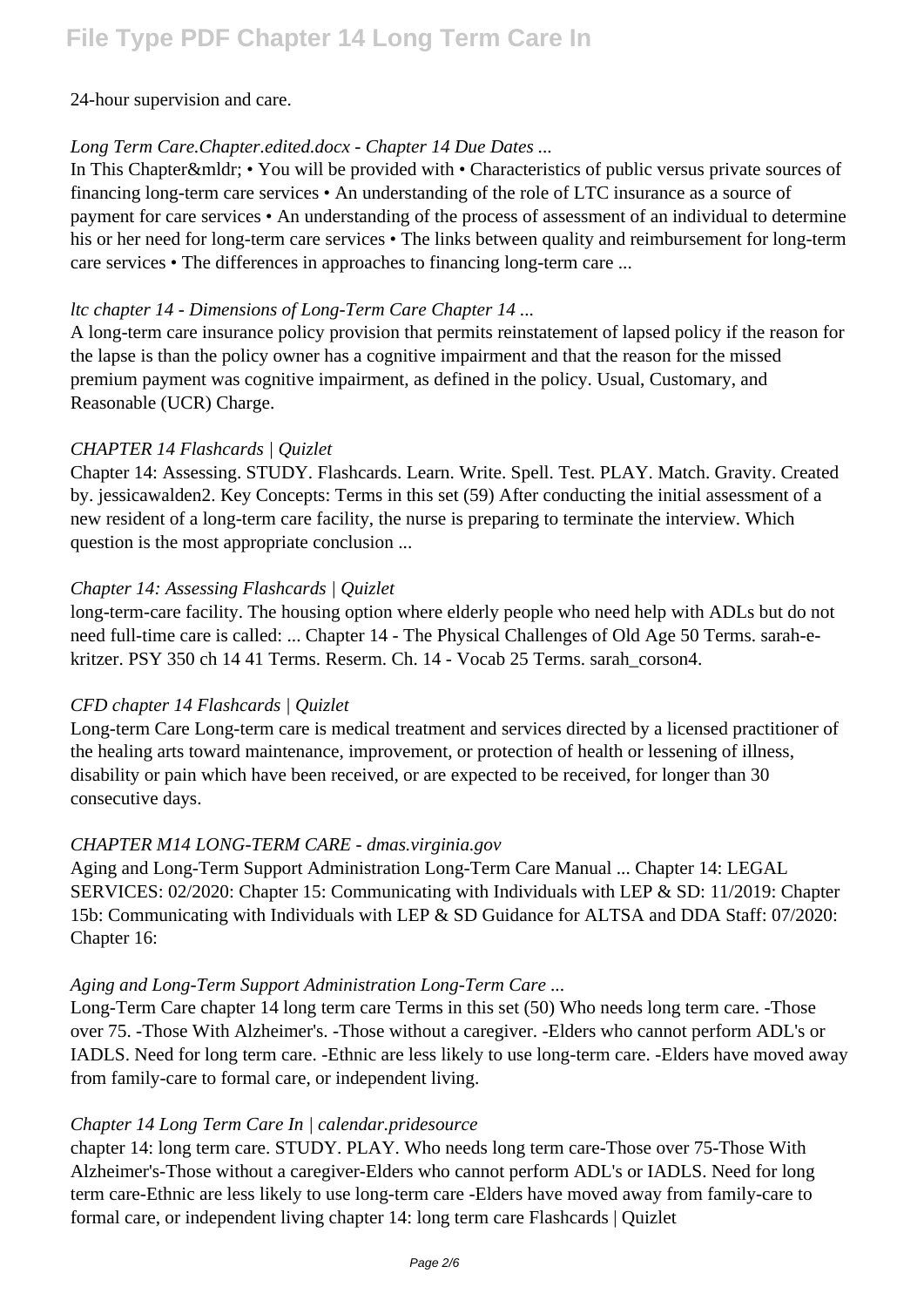#### *Chapter 14 Long Term Care In - engineeringstudymaterial.net*

chapter 14: long term care Flashcards | Quizlet Terms in this set (72) 1. Psychoactive drugs and sedatives can only be used for certain diagnoses in certain doses 2. The dose must be reduced every few months unless there is a medical reason not to reduce 3. Must be monitored Gerontology Chapter 14 Long-Term Care Flashcards | Quizlet

#### *Chapter 14 Long Term Care In - staging.epigami.sg*

Long Term Care In Chapter 14 Long Term Care In Getting the books chapter 14 long term care in now is not type of challenging means. You could not unaccompanied going as soon as book stock or library or borrowing from your friends to read them. This is an totally Page 1/29. Chapter 14 Long Term Care In - u1.sparksolutions.co

#### *Chapter 14 Long Term Care In - pompahydrauliczna.eu*

Persons with Disabilities » Chapter 14. Department for Aging and Rehabilitative Services » Article 13. State Long-Term Care Ombudsman Program » § 51.5-183. Access to clients, patients, individuals, providers, and records by Office of the State Long-Term Care Ombudsman; interference, retaliation, and reprisals against complainants.

#### *§ 51.5-183. Access to clients, patients, individuals ...*

A short-stay resident in a long-term care facility for rehabilitation will have residential physical therapy services and will usually be discharged within 6 months. Regular hospitalization insurance does not cover long-term care. Daily physician visits do not occur in the long-term care facility.

#### *Chapter 37: Long-Term Care My Nursing Test Banks - Test ...*

Chapter 12 – effective 09-12-2012 Intermediate Care Facilities for the Mentally Retarded Chapter 13 – effective 06-08-2001. Licensure Fees Chapter 1 – effective 03-30-1998. Medical Assistance Facilities Chapter 14 – effective 07-15-1997. Nursing Care Facilities (Nursing Homes) Chapter 19 (Licensure) – effective 06-26-2000

#### *Rules and Policies - Wyoming Department of Health*

Chapter 9 Hospitals. Chapters 10- 11 (Reserved) Chapter 12 Skilled Nursing Facilities, Nursing Facilities, and Intermediate Care Facilities. Chapter 13 (Reserved) Chapter 14 Home Health Agencies. Chapter 15 Respite Care Services. Chapter 16 Hospice Services. Chapter 17 Intermediate Care Facilities for the Intellectual Disabled. Chapter 18

#### *Title 175 Health Care Facilities and Services Licensure*

Chapter 14. Developmental Considerations in the Nursing Care of Adults Answer Section. MULTIPLE CHOICE. 1. ANS: C The goal of nursing care for any patient, including a patient with chronic illness, can best be defined as helping a patient achieve his or her highest possible level of wellness. A. B. D.

Whether you're planning for yourself or for your parents, this guide will help you get started. You'll get expert advice and recommendations on how to prepare for the financial, legal, medical, and personal considerations that come into play as you age.

Covering the full spectrum of long-term care, Pratt's Long-Term Care: Managing Across the Continuum, Fifth Edition is an ideal introduction to management in this dynamic industry. Concise, yet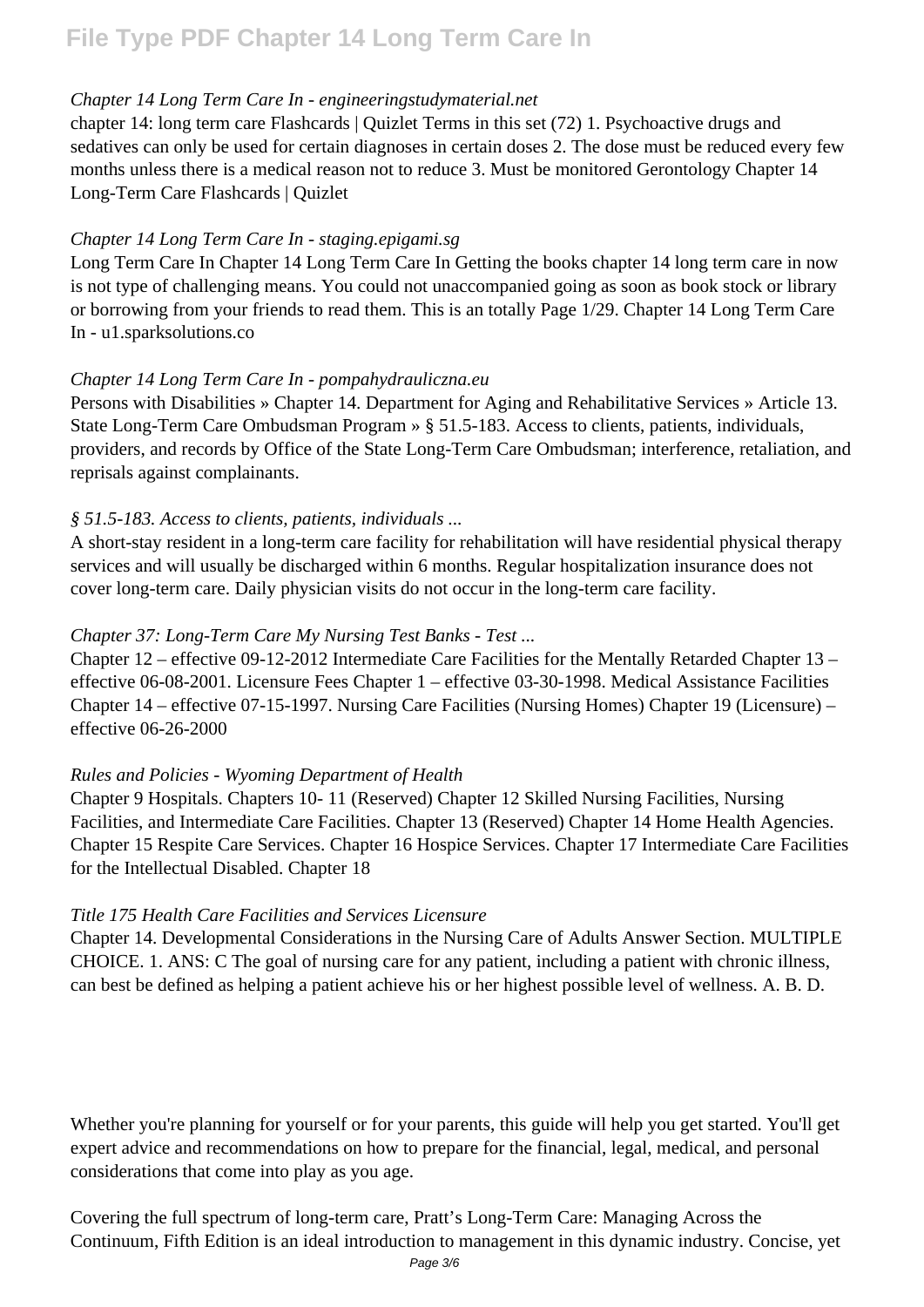complete, it begins with a look at recent changes in long-term care and health care reform, before examining the various long -term care providers and their interaction with competition, payment systems, quality, and ethical issues. It moves on to explore managing in the long-term care system looking at administration, leadership, culture change, technology and community relations, and concludes with a look at future trends and managing continuing change. The Fifth Edition is a comprehensive revision reflecting new Federal Requirements of Participation from CMS for skilled nursing facilities and changes the Medicare-fee-for-service payment system (PDPM). It also addresses the Affordable Care Act and its impact on long-term care, as well as the growth of technology in care, and more.

Effective Management of Long-Term Care Facilities explores the complex operations of the long-term care facility and offers critical skills to current and future nursing home administrators for delivering quality, cost-effective services. The Second Edition has been thoroughly revised and reorganized to offer a more cohesive presentation of the material. New chapters that have been added cover the long-term care industry, long-term care policy, and supportive case studies that incorporate management and patient care issues.

"Nurses play a vital role in improving the safety and quality of patient car -- not only in the hospital or ambulatory treatment facility, but also of community-based care and the care performed by family members. Nurses need know what proven techniques and interventions they can use to enhance patient outcomes. To address this need, the Agency for Healthcare Research and Quality (AHRQ), with additional funding from the Robert Wood Johnson Foundation, has prepared this comprehensive, 1,400-page, handbook for nurses on patient safety and quality -- Patient Safety and Quality: An Evidence-Based Handbook for Nurses. (AHRQ Publication No. 08-0043)."--Online AHRQ blurb, http://www.ahrq.gov/qual/nurseshdbk.

This is a comprehensive graduate textbook focusing on the full spectrum of long-term care settings ranging from family and community-based care through supportive housing options to a variety of institutional long-term care alternatives. Integrating theory and practice, the book features the perspectives of diverse fields regarding current long-term care options and new directions for the future. Prominent scholars from history, environmental design, family caregiving, social service delivery, clinical care, health service delivery, public policy, finance, law, and ethics explore such themes as: Relationships among independence, dependence, and interdependence Ethical considerations woven into the provision of long-term care Decision-making in long-term care Fluidity in long-term care The lived experience of long-term care A micro-macro perspective ranging from the individual to societal institutions The book examines future directions for long-term care, considering such factors as the interface of technology and long-term care, cultural diversity, and relationships between voluntary and paid services. Each chapter includes case examples, study questions, and exercises, additional resources, and website links. An extensive glossary of terms is also provided, as well as instructor's resources are also available. Key Features: Focuses on the full array of long-term care options Integrates theory and practice Incorporates the perspectives of diverse fields including history, environmental design, family caregiving, social services, public policy, etc. Includes numerous case examples, study questions, exercises, and additional resources Considers new approaches to long-term care, incorporating technology and considering cultural diversity and voluntary vs. paid services About the Authors: Graham D. Rowles, PhD, is Founding Director of the Graduate Center for Gerontology and Chair of the Department of Gerontology, University of Kentucky. He is also Professor of Gerontology with joint appointments in Nursing, Behavioral Science, Geography and Health Behavior. An environmental gerontologist, his research focuses on the lived experience of aging. A central theme of this work is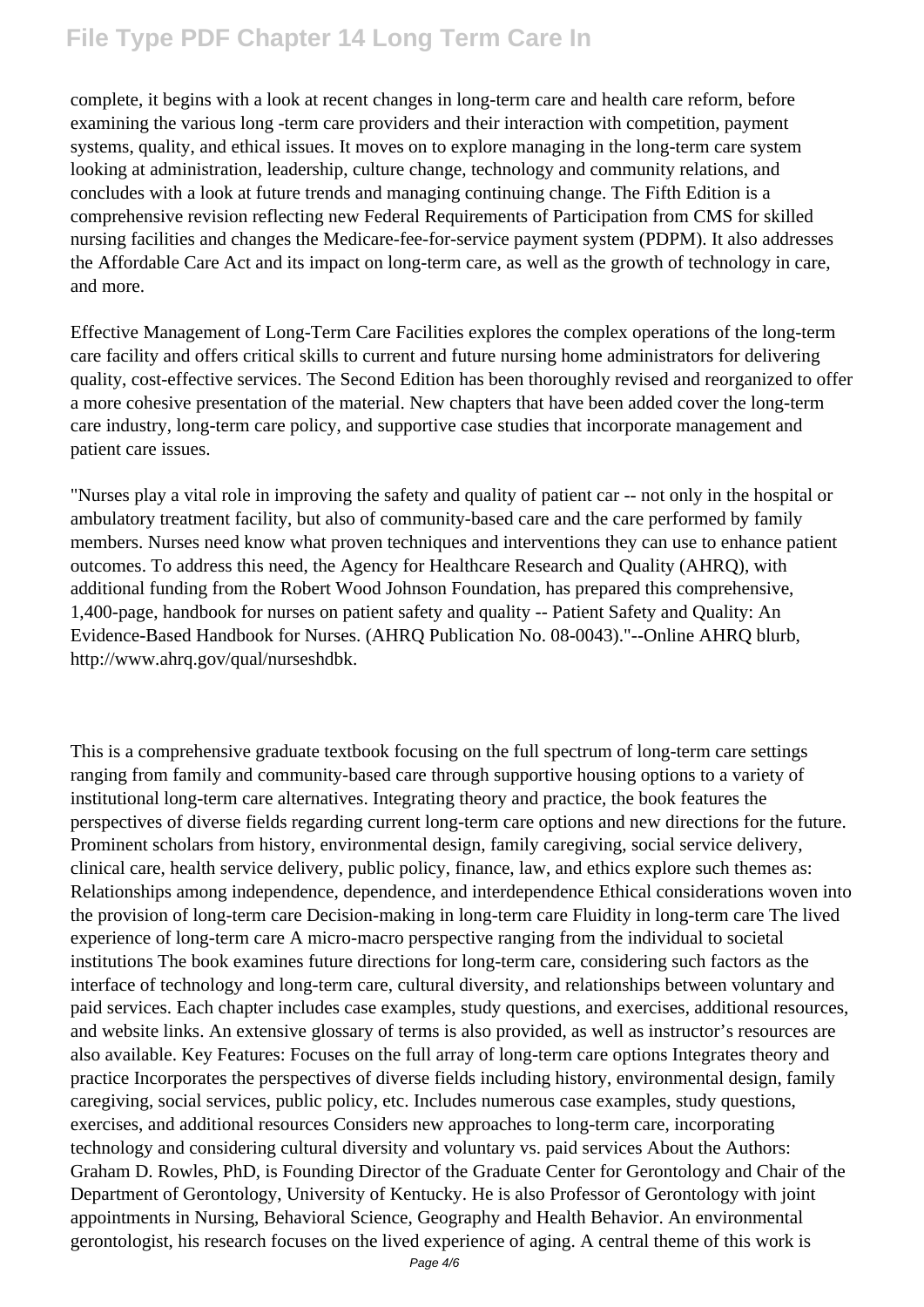exploration, employing qualitative methodologies of the changing relationship between older adults and their environments with advancing age, and the implications of this relationship for health, wellbeing and environmental design. He has conducted in-depth ethnographic research with elderly populations in urban (inner city), rural (Appalachian), and nursing facility environments. Recent research includes leadership of the Kentucky Elder Readiness Initiative (KERI), a statewide project to explore the implications for communities of the aging of the Baby Boom cohort. His publications include Prisoners of Space? and six co-edited volumes, in addition to more than 60 book chapters and articles. He is a Fellow of the Gerontological Society of America and the Association for Gerontology in Higher Education and currently serves on the editorial boards of the Journal of Applied Gerontology and Journal of Housing for the Elderly. Dr. Rowles is Past National President of Sigma Phi Omega, Past President of the Southern Gerontological Society, Past President of the Association for Gerontology in Higher Education, and is currently Chair of the Commonwealth of Kentucky Institute on Aging. Pamela B. Teaster, PhD, is Associate Director for Research, Center for Gerontology, and Professor, Department of Human Development, Virginia Tech University. She established the Kentucky Justice Center for Elders and Vulnerable Adults and is the first President of the Kentucky Guardianship Association. Dr. Teaster is Secretary General of the International Network for the Prevention of Elder Abuse. She served as Director and Chairperson of the Graduate Center for Gerontology/Department of Gerontology as well as the Director of Doctoral Studies and Associate Dean for Research for College of Public Health at the University of Kentucky. Dr. Teaster serves on the Editorial Board of the Journal of Elder Abuse and Neglect. She is a Fellow of the Gerontological Society of America and the Association for Gerontology in Higher Education, a recipient of the Rosalie Wolf Award for Research on Elder Abuse, the Outstanding Affiliate Member Award (Kentucky Guardianship Association), and the Distinguished Educator Award (Kentucky Association for Gerontology). She has received funding from The Retirement Research Foundation, Administration on Aging, National Institute on Aging, Kentucky Cabinet for Families and Children, National Institute of Justice, Centers for Disease Control, National Institute of Occupational Safety and Health, Health Resources and Services Administration, and the Office of Victims of Crime. She is the author of over 100 peer-reviewed articles, reports, books, and book chapters.

Practical approaches to the operation of long-term care facilities Managing the Long-Term Care Facility provides a comprehensive introduction to the growing field of long-term care. Taking a continuum-ofcare approach, the text covers every aspect of long-term care. Readers will develop a robust knowledge of the issues faced by people experiencing physical and or mental changes. Topics covered include the biological and psychosocial implications of ageing, marketing long-term care, facility operations, and information technology for health care, among many others. By integrating all aspects of long-term care, the book is an invaluable resource that will aid students and professionals in preparing for career advancement and licensure exams. The book is also is designed to help students prepare for the National Nursing Home Administrator exam. Pedagogical elements help guide readers through the content, and summaries and discussion questions to drive home lessons learned. Builds expert knowledge of all aspects of long-term care management, including operations, human resources, patient advocacy, and information systems Emphasizes the latest understandings of the long-term care continuum and patientcentered care for diverse populations Delivers practical approaches to providing quality care to individuals and making a positive impact on community wellbeing Prepares readers for and National Nursing Home Administrator's licensure exam Managing the Long-Term Care Facility: Practical Approaches to Providing Quality Care provides real-world guidance for students in healthcare administration, health and human services, gerontology, nursing, business and medical programs, in both domestic and international markets. Nursing home administrators, administrators-in-training and preceptors will find this book an effective training tool in the nursing facility setting.

From pain assessment methods to intravenous drip calculations, the Long-Term Care Nursing Desk